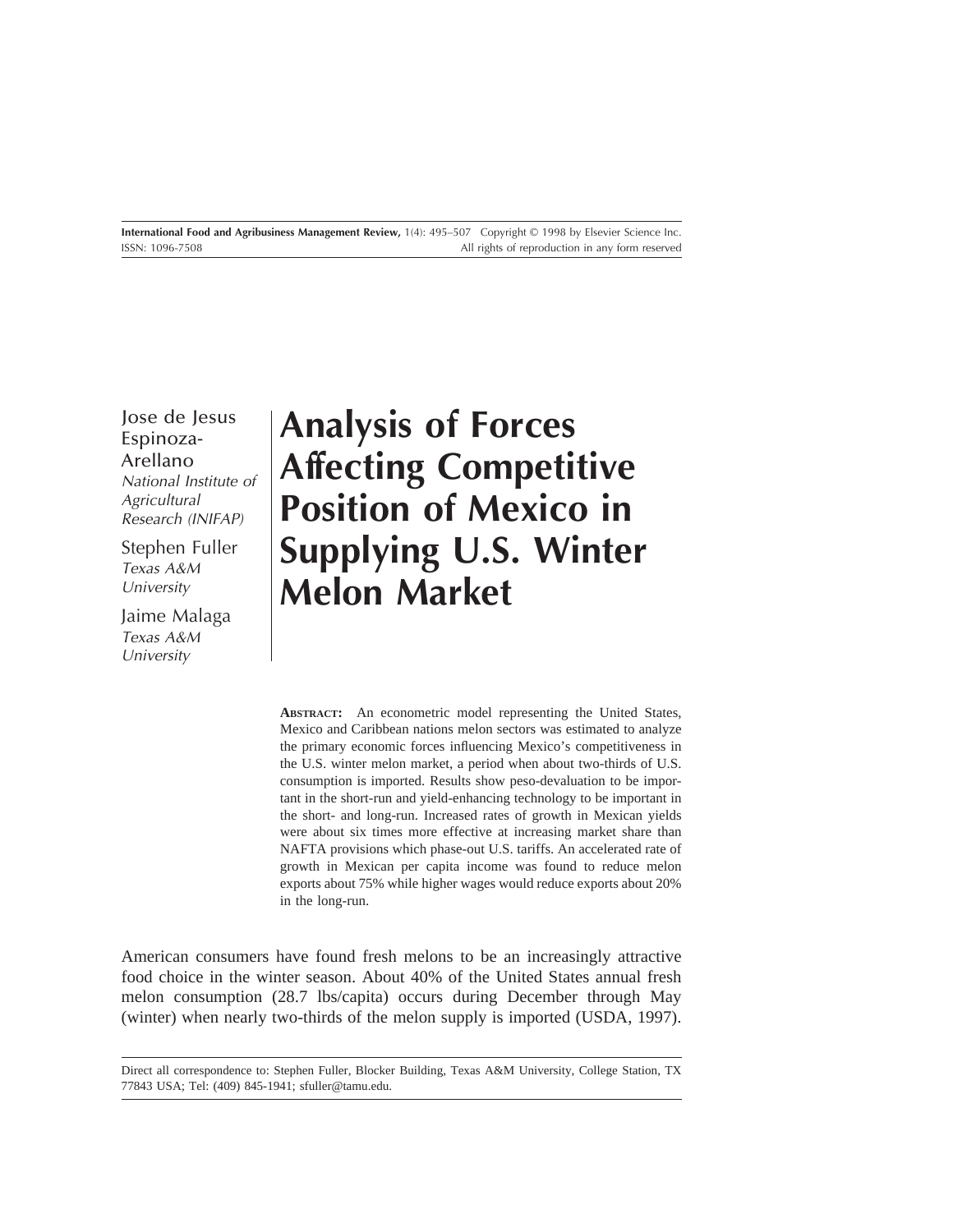Mexico and Caribbean nations supply virtually all imported quantities during this period: in 1996, the value of U.S. fresh melon imports was over \$0.20 billion or about one-third of tomato imports, the leading fresh vegetable import (USDA, 1997). Historically, Mexico was the primary foreign source of melons for the U.S. winter market. However, over the past two decades, Mexico's share of the U.S. melon market has declined while that of Caribbean nations increased (Espinoza, 1998). Some believe that Caribbean nations have been advantageously positioned in the U.S. market because of (1) the most-favored-nation status that has been extended to these countries along with its duty-free provisions and (2) the Caribbean Basin Initiative (1983). It is argued that the NAFTA (North American Free Trade Agreement) provisions which phase-out U.S. melon tariffs on Mexican imports will again establish Mexico as the dominate supplier to the U.S. winter market. Others hold that Caribbean nations enjoy a technological advantage that will not be erased by the tariff-reducing provisions of NAFTA. The objective of this study is to identify and measure the primary economic forces influencing Mexico's ability to compete with Caribbean nations and U.S. melon suppliers in the U.S. winter melon market. Analysis focuses on (1) the Mexican peso devaluation in late 1994/95, (2) growth in Mexican agricultural wage rates, (3) yield-enhancing technologies, (4) heightened rates of per capita income growth in Mexico, and (5) NAFTA and its associated phase-out of U.S. melon tariffs. Analysis is accomplished with an estimated price equilibrium econometric simulation model that represents the cantaloupe, honeydew and watermelon industries in the United States, Mexico and Caribbean nations. This study will be of particular interest to agribusinesses in developing nations who are attempting to evaluate the role of technology (crop yields) and tariff elimination policies as forces affecting their competitive position in U.S. markets.

# **LITERATURE REVIEW**

A review of refereed literature showed little economic analysis regarding melons or international melon trade. Suits estimated a farm-level demand equation for U.S. watermelon based on national data covering the 1930-1951 period: the estimated income and own-price elasticities were 1.37 and -0.90, respectively. Buxton estimated U.S. supply response equations for honeydew and watermelon with 1970-1991 data: the estimated supply elasticities for watermelon and honeydew were 0.34 and 1.16, respectively. Buxton found supply was primarily dependent on lagged own price and the cross-price effects generally were small and not statistically significant. Fuller and Hall suggested that the tariff-reducing provisions of NAFTA and the U.S./Mexico exchange rate may have an important influence on U.S./Mexico melon/vegetable trade. Cook, Benito, Matson, Runsten, Shwedel, and Taylor indicated that melon production in Mexico is generally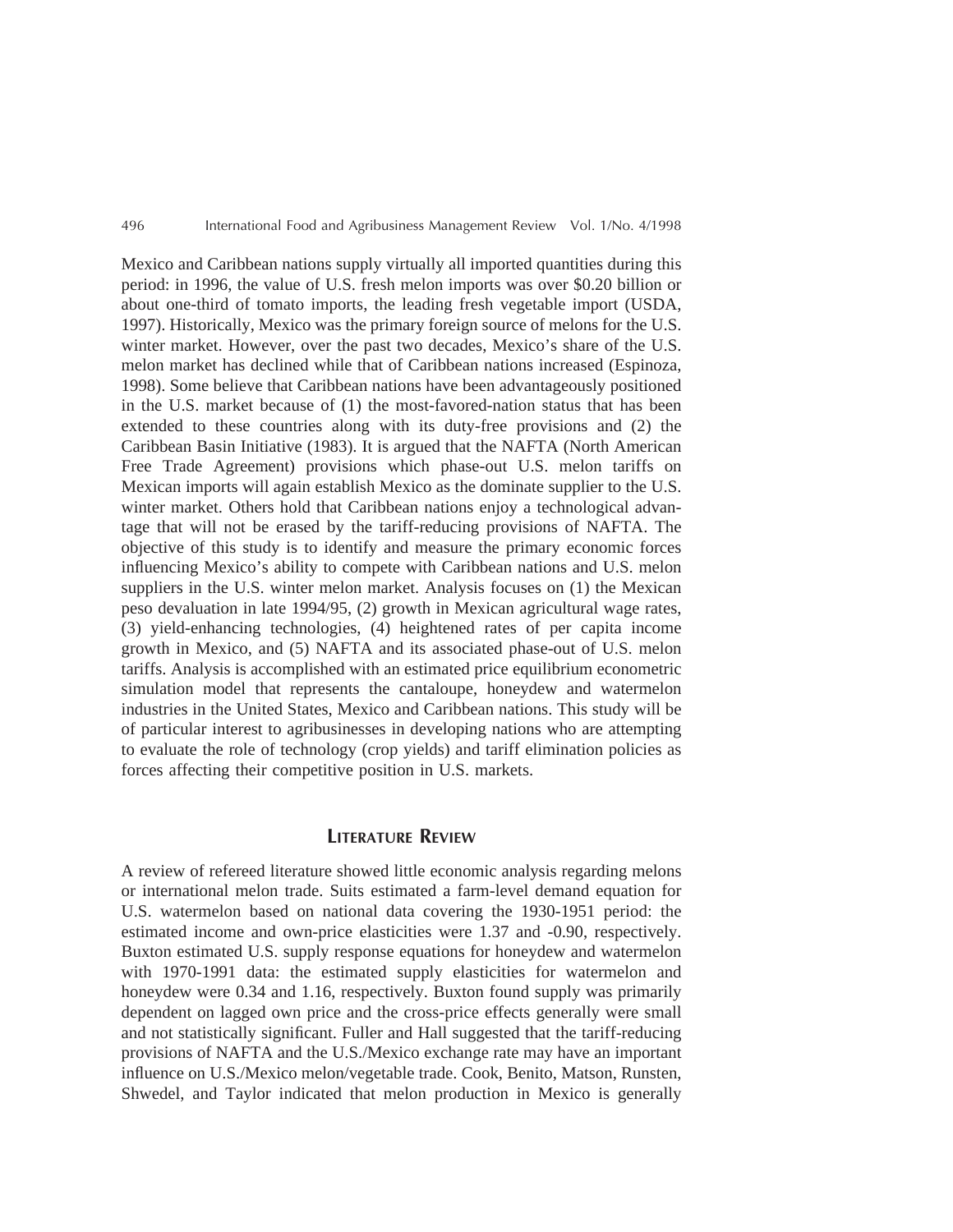complementary with U.S. production in December through April but note some competition in May. Brown and Suarez observed that California, Texas, and Arizona producers dominate the U.S. market from May to December while Mexico and Caribbean nations become primary suppliers from January through April.

Several international vegetable trade studies had objectives that parallel this study thus, a review of that literature is included. Simmons and Pomerada (1975) and Zabin (1997) examined the effect of Mexican wage rates on winter exports of fresh vegetables to the United States. Simmons et al. estimated a 10% increase in Mexican wage rates would lower exports 7%. Zabin found the real cost of labor for growers in Mexico was less than that for California growers, however, the difference in costs was considerably smaller than the differential in wage rates. Taylor and Wilkowske (1984) showed productivity growth was central to the ability of U.S. vegetable producers to compete with foreign competition and Cook (1992) identified technological developments as important in determining the competitiveness of Mexican producers in the U.S. market. Schuh (1987) demonstrated the importance of the exchange rate in affecting U.S./Mexico trade and Fuller, Capps, Bello, and Shafer (1991) found the real peso/dollar exchange rate to have a statistically significant affect on Mexican onion exports to the United States. Schulthies and Williams (1992) suggested the rapidly growing demand for fresh vegetables and melons in Mexico may limit the ability of that country to export these commodities. Finally, several studies focused on the importance of U.S. vegetable tariffs in shaping trade. Hammig and Mittelhammer (1982) estimated that removal of U.S. tomato tariffs would reduce domestic supply 24%. Others have shown that selected U.S. vegetable tariffs increase the cost of Mexican exports to the U.S. beyond total Florida producer costs (Buckley, VanSickle, Bredahl, Belibasis, and Gutierrez, 1986).

## **BACKGROUND**

United States cantaloupe and honeydew production in late May overlaps imports while watermelon imports and domestic production compete during April and May. Florida is a significant source of watermelon in April, while Florida, California, and Texas supply nearly 85% of consumption in May (USDA, 1970-1994b). In this analysis, cantaloupe and honeydew imports in the December through May period were viewed as complementary with U.S. production while watermelon imports were competitive.

Melon shipment data suggests Costa Rica, Guatemala, and Honduras have gained important shares of the U.S. winter cantaloupe and honeydew markets over the 1972/74 to 1992/94 period (USDA, 1970-1994b). In 1972/74, Mexico supplied 93% of the U.S.'s imported cantaloupe supply while the remainder was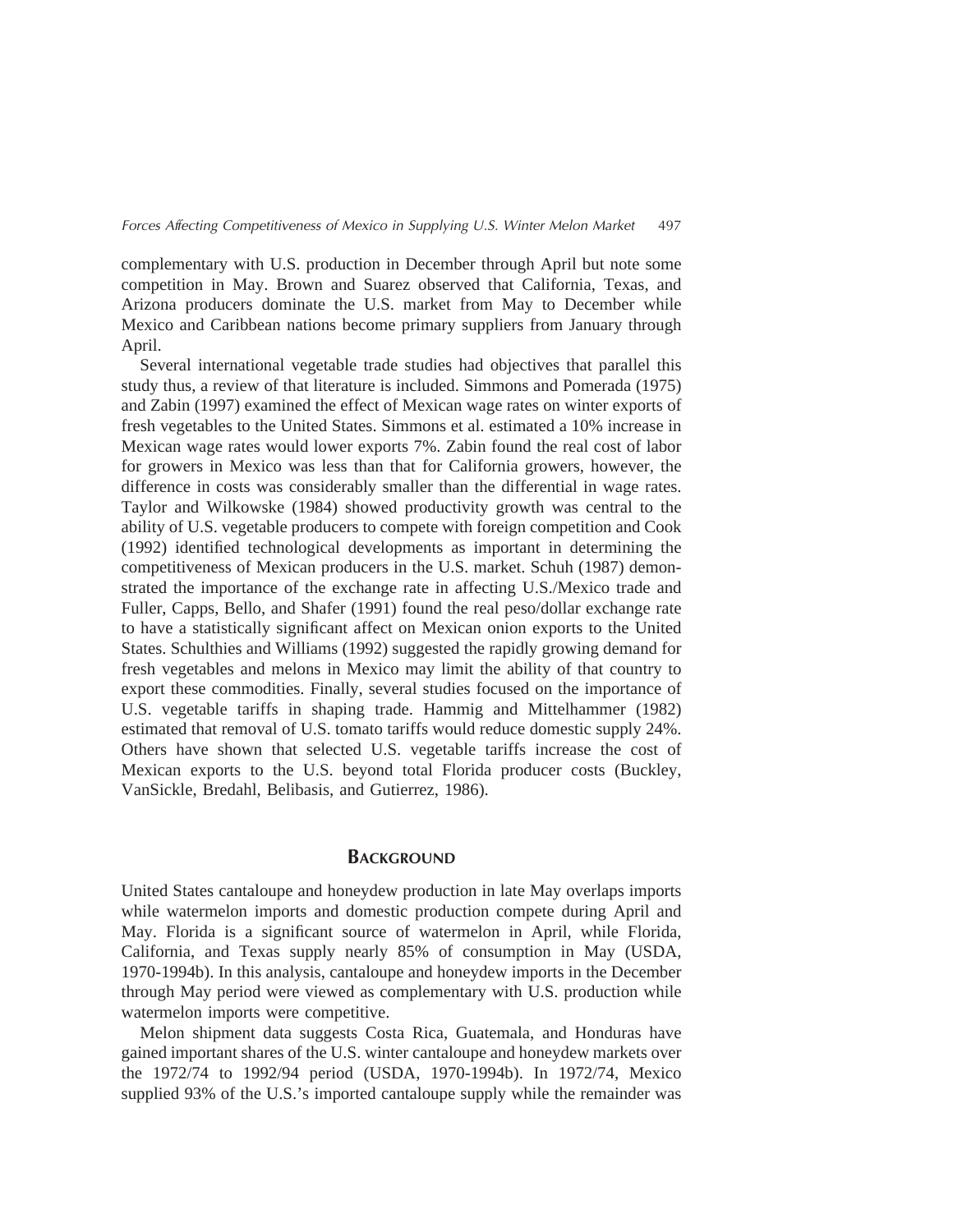supplied by Caribbean nations. By 1992/94, Mexico and Caribbean nations supplied 36 and 64%, respectively. The Caribbean nations share of the U.S. imported honeydew market increased from about 8 to 57% over the 1972/74 to 1992/94 period while Mexico's share declined from about 67 to 40%. The share of the U.S. watermelon market held by Caribbean nations increased to about five percent over the two decade period, thus Caribbean nations have not become a force in this market. The U.S. producers have an important share of the winter watermelon market and over the 1972/74-1992/94 period their share edged upward from 59 to 65% while Mexican producers share declined from 40 to 30%.

Melon imports from Caribbean nations have entered the U.S. duty-free for an extended period because of these countries most-favored-nation status. In contrast, melon imports from Mexico have experienced a variety of tariffs during the December through May period. Prior to NAFTA, watermelon imports were levied a 20% *ad valorem* tariff throughout the December through May period: NAFTA provisions immediately phased-out all tariffs except for imports in May which are subject to a 10 year phase-out. Historically, Mexican honeydew imports were subject to an 8.5% *ad valorem* tariff during the December through May period. The May tariff is to be phased-out by 2004 (10 years) while the December 1 through April 30 tariff is to be phased-out over a five year period. Currently, no effective U.S. tariffs exist on Mexican cantaloupe imports since they were historically duty-free from January 1 through May 15 and in 1994 the December tariff was removed (Espinoza, 1998).

The melon industries in Caribbean nations have benefitted from investments in melon production technology over the 1972/74-1992/94 period. In 1972/74, cantaloupe yields in the major Caribbean exporting nations averaged 4.12 tons/hectare or about one-third of Mexican yields (12.89 tons/hectare). However, by 1992/94, cantaloupe yields in Caribbean nations had grown to nearly 19 tons/hectare while Mexican yields were about unchanged. Similar trends have occurred for honeydew with Caribbean nation yields increasing from 1.12 tons/hectare to nearly 16 tons per hectare over the 1972/74-1992/94 period (FAO).

### **METHODOLOGY**

#### **Model, Data, and Model Validation**

The specified model included three regions (United States, Mexico, Caribbean nations) and three commodities (cantaloupe, honeydew, watermelon) with individual melon demands and supplies for each region. Because U.S. honeydew and cantaloupe production during the December through May period is comparatively small, the domestic supply of these melons was viewed as exogenous in the specified model: in contrast, U.S. watermelon supply was treated endogenously since imports compete with U.S. production. Price linkage equations connected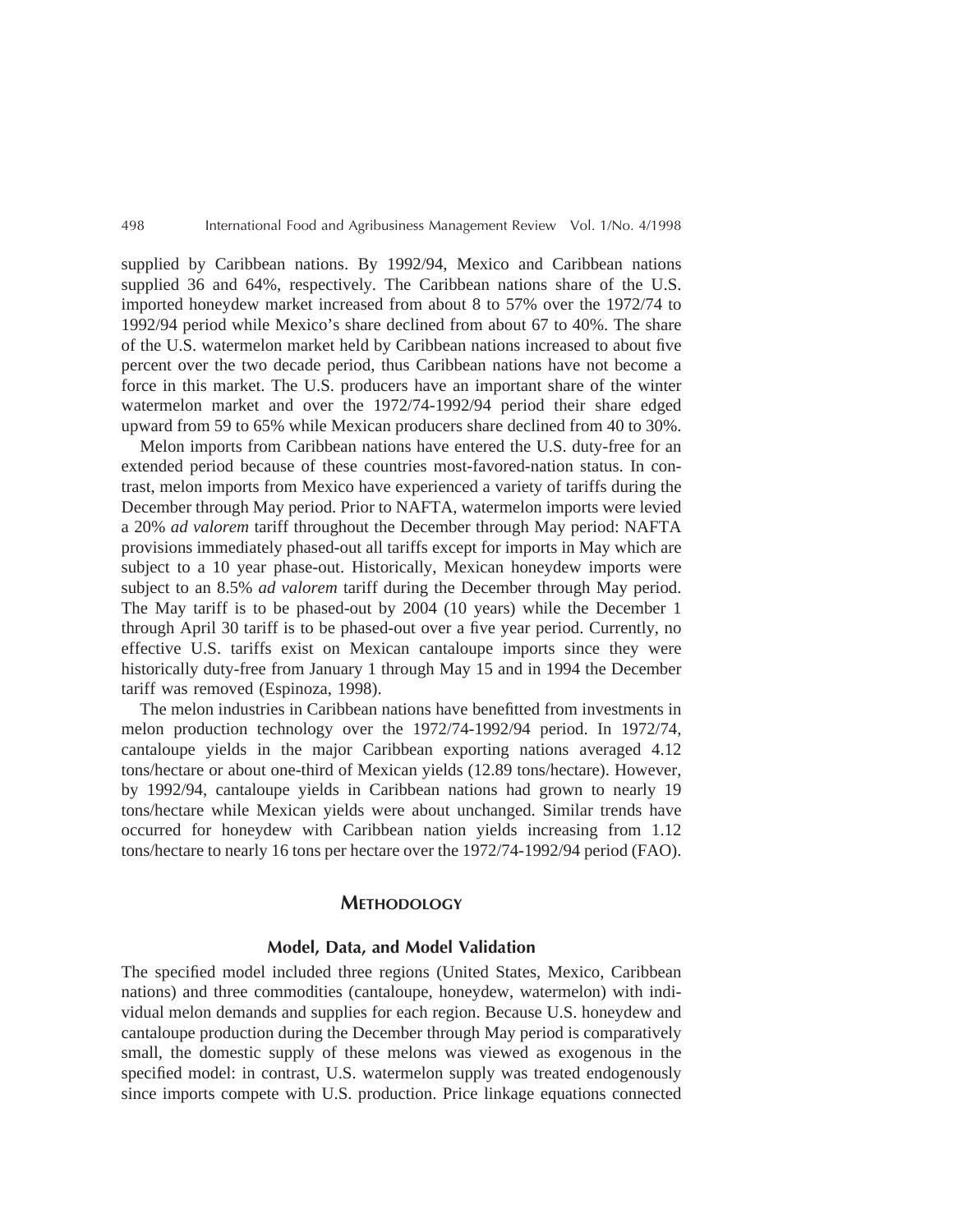retail and farm-level prices in each region. Price transmission equations linked Mexico and Caribbean nations to the U.S. markets and included tariffs and exchange rates. The excess supplies of Mexico and Caribbean nations were equated with U.S. excess demands to determine market clearing conditions.

Per capita melon demands were specified as a function of own-retail price, other melon prices and per capita income while supplies were estimated with an acreage equation and yield. Harvested acreage was assumed to be a function of lagged farm melon price, lagged price of a competing crop and a production input cost. Mexican and Caribbean nation prices were specified as a function of U.S. prices, the real exchange rate and applicable tariffs (Chambers and Just, 1979). This specification seemed reasonable since the U.S. import market dominates melon markets in both countries during the December through May period. Mexico and Caribbean nations' excess supply equations were the difference between their respective domestic supplies and demands. The excess demands of the United States were formulated as the difference between U.S. demand and supply plus exports. Equilibrium conditions were obtained with the trade equations by equating the exporters excess supplies with U.S. excess demands. Since the U.S. imports small quantities of fresh melons from other countries than Mexico and Caribbean nations during the December to May period, they were treated as exogenous in the trade equations. Similarly, Mexico and Caribbean nations export small quantities of melons to other countries than the United States, thus these supplies were treated as exogenous in the model.

Data to estimate model parameters represented the December through May period (winter) for 1970-1994. Unfortunately, the availability of Mexican and Caribbean nation data limited the estimation of selected specified equations. In particular, inadequate data were available to estimate honeydew demand and supply for Mexico and melon demands and supplies for the Caribbean nations. Mexican data on honeydew production and harvested area were not available for the study period and a continuous melon price and production data series for the major Caribbean nation producers were not available for 1970-94. In lieu of the specified demands and supplies, excess supply relationships were estimated for Mexican honeydew and for each of the melons produced and exported by the Caribbean nations. Estimation of the excess supply relationships facilitated the analysis, however, it reduced the number of scenarios that could be successfully analyzed for Caribbean nations and Mexican honeydew.

Mexican state-level data regarding cantaloupe and watermelon production, farm price, yield and harvested area came from the Secretaria de Agricultura y Recursos Hidraulicos. Mexican melon input costs came from the Comision Nacional de los Salarios Minimos, Fertilizantes Mexicanos, and *Boletin Mensual de Informacion Basica del Sector Agropecuario y Forestal.* The Banco de Mexico provided information on melon retail price and an International Monetary Fund document provided information on populations, per capita incomes and exchange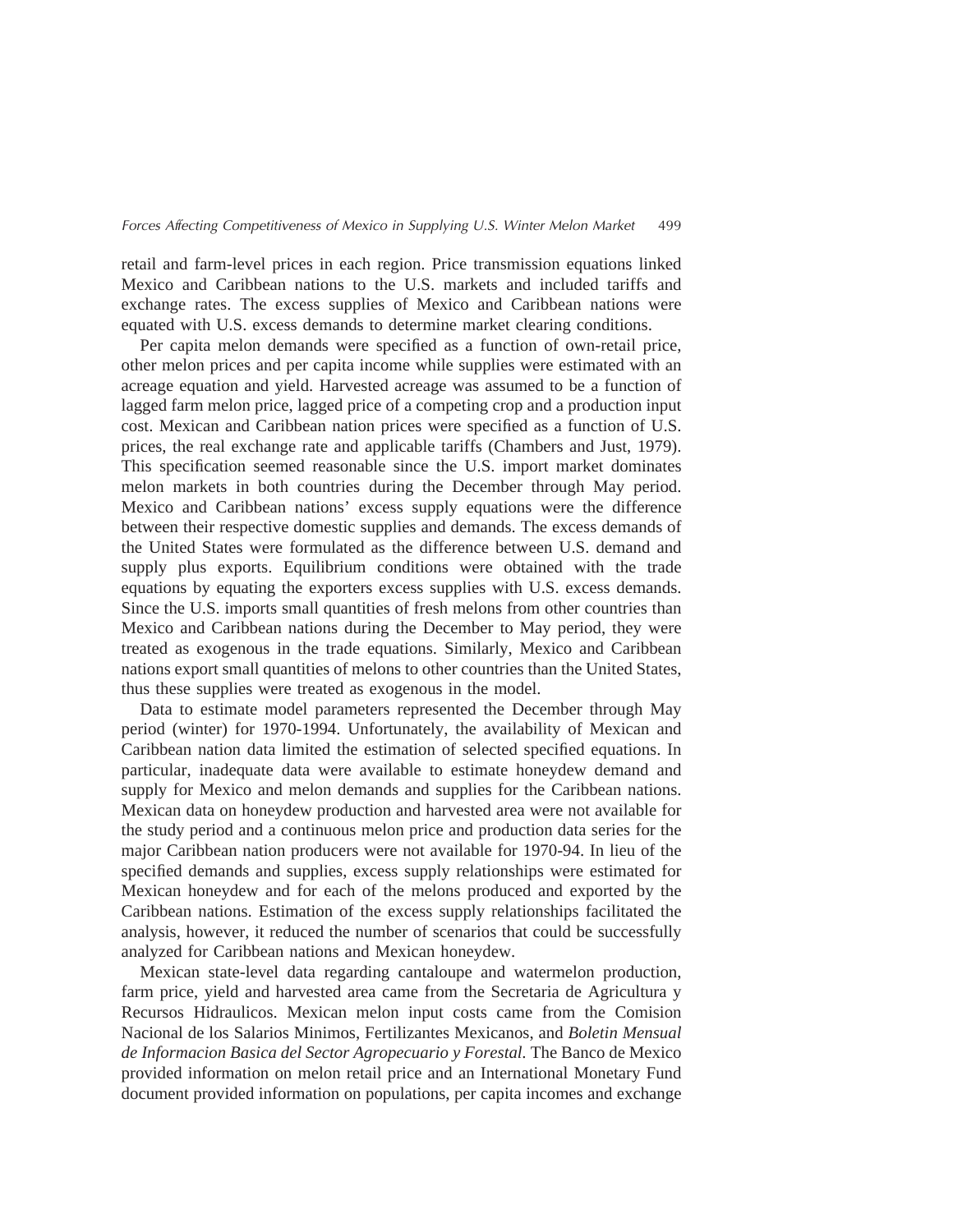rates. Information on U.S. melon imports came from Bureau of the Census, U.S. Department of Commerce and the Agricultural Marketing Service (AMS) of the U.S. Department of Agriculture (USDA, 1970-1994b). The U.S. Department of Agriculture publications provided data on U.S. melon prices and production and the Florida Department of Agriculture provided information on watermelon yields and farm-level prices (USDA, 1970-1994a, 1989c, 1993d, 1970-1994e). The *Economic Report of the President* was a source of information on labor and fertilizer input costs. Information on melon production, yields and input costs in Caribbean nations came from the Food and Agricultural Organization and the International Labor Office.

Three-stage least squares was used to estimate model parameters. The final fresh melon model included 19 behavioral equations and 70 estimated parameters. Forty-four of the 70 parameter estimates were significant at the 0.05 level and the goodness-of-fit measures  $(R^2)$  ranged from 0.35 to 0.94. The Durbin-Watson and Durbin-h statistics showed no autocorrelation problems (Pindyck and Rubinfeld, 1991). Signs on all estimated parameters were consistent with economic theory and were, in general, in the expected range and in agreement with previous estimates. See Espinoza to view the estimated econometric model.

The estimated melon model was validated using within-sample simulation. In general, the root mean square percentage errors (RMS% errors) were low  $(< 20\%)$  except for selected endogenously-determined excess supplies. Excess melon supplies were estimated for Caribbean nations because of inadequate data to estimate melon demands and supplies. The Theil-U coefficient was near zero for nearly all predicted values and decomposition of the Theil inequality coefficient indicated no systematic error for any endogenously-determined variable. In addition, selected exogenous variables were shocked and dynamic multipliers calculated to determine model stability. All endogenous variables moved in the expected direction and returned to equilibrium after four periods. Results of the validation process suggested the melon model satisfactorily replicated historical time periods and was adequate to carry out the proposed analysis (Pindyck and Rubinfeld, 1991).

## **Procedure**

First, the validated fresh melon model was used to estimate a baseline forecast of the model's endogenous variables through 2004, the year when U.S. melon tariffs will be phased out. This was accomplished by incorporating into the melon model the projected values of exogenous variables through this time period. The resulting baseline forecast of endogenous variables served as a benchmark that could be compared with melon model simulations that included changes in critical exogenous variables such as melon yields, exchange rates, input costs, per capita income growth, and tariffs. The effects of the selected exogenous variables were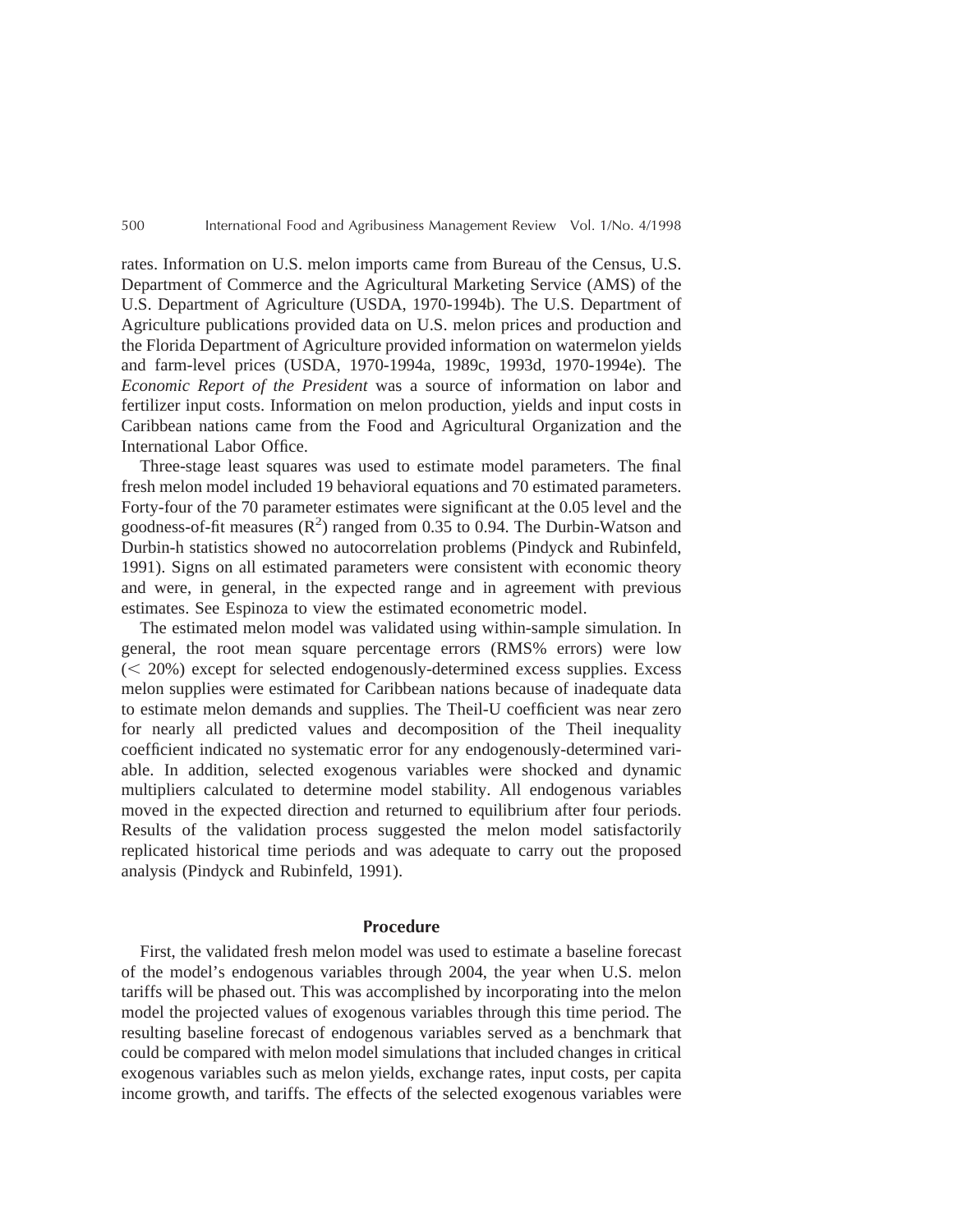isolated by comparing the baseline forecast with the outcomes associated with melon model simulations that included adjustments in the exogenous variables.

The projected values for the macroeconomic exogenous variables included in the baseline estimates came from the Food and Agricultural Policy Research Institute (FAPRI) while projected melon yields for the various regions were based on historical trends. The projected real per capita growth rate in GDP for the U.S. was projected at 1.2 to 1.4% from 1996 through 2004 while Mexico's growth rate was projected at 2%. The annual rate of population growth in the U.S. was projected to decline from about one percent to 0.84% over the 1996-2004 period while Mexico's population growth rate was projected to decline from about 2 to 1.6%. Real Mexican wage rates were projected to increase at an annual rate of 1.5% whereas U.S. wages increased at rates of 2.6 to 3.2%. The baseline estimate reflected the 1994/95 devaluation of the peso. The peso/dollar exchange rate was projected to increase about 20% in 1996 with the annual increase declining to about 8% by 2004, thus a continuing weakening of the peso relative to the dollar. Yields for U.S. watermelon were projected to increase at rates of 2 and 3% while Mexico watermelon yields were projected to increase at a 1.5% rate. All melon yields in Caribbean nations were projected to increase at an annual rate of 1.85% while Mexico cantaloupe yields were projected to increase at a 0.92% rate. The baseline forecast assumed the U.S.'s scheduled tariff phase-out under provisions of NAFTA would continue unimpeded: watermelon and honeydew tariffs are to be totally eliminated by 2004.

## **RESULTS**

## **Baseline Forecast**

The baseline forecast extends through 2004: it showed aggregate U.S. consumption of cantaloupe and honeydew increasing during the winter while aggregate consumption of watermelon edged downward. The decline in U.S. watermelon consumption appeared to result from the relatively low income elasticity for watermelon and a comparatively modest decline in real price over the projected time period. Imports of cantaloupe and honeydew by the United States were projected to increase about 16 and 5%, respectively, over the 1996-2004 period, while watermelon imports decrease. The decline in watermelon imports from Mexico was due to increased market share held by U.S. producers in combination with a modest decline in per capita consumption (Espinoza, 1991).

The baseline forecast (1996-2004) showed Mexico to supply a declining share of U.S. imported winter melon consumption, thus continuation of the historical trend (Table 1). Over the forecast period, Mexico's share of U.S. imported cantaloupe consumption was projected to decline from 36 to 16%, while Caribbean nations share increases from about 64 to 84%. Similarly, Caribbean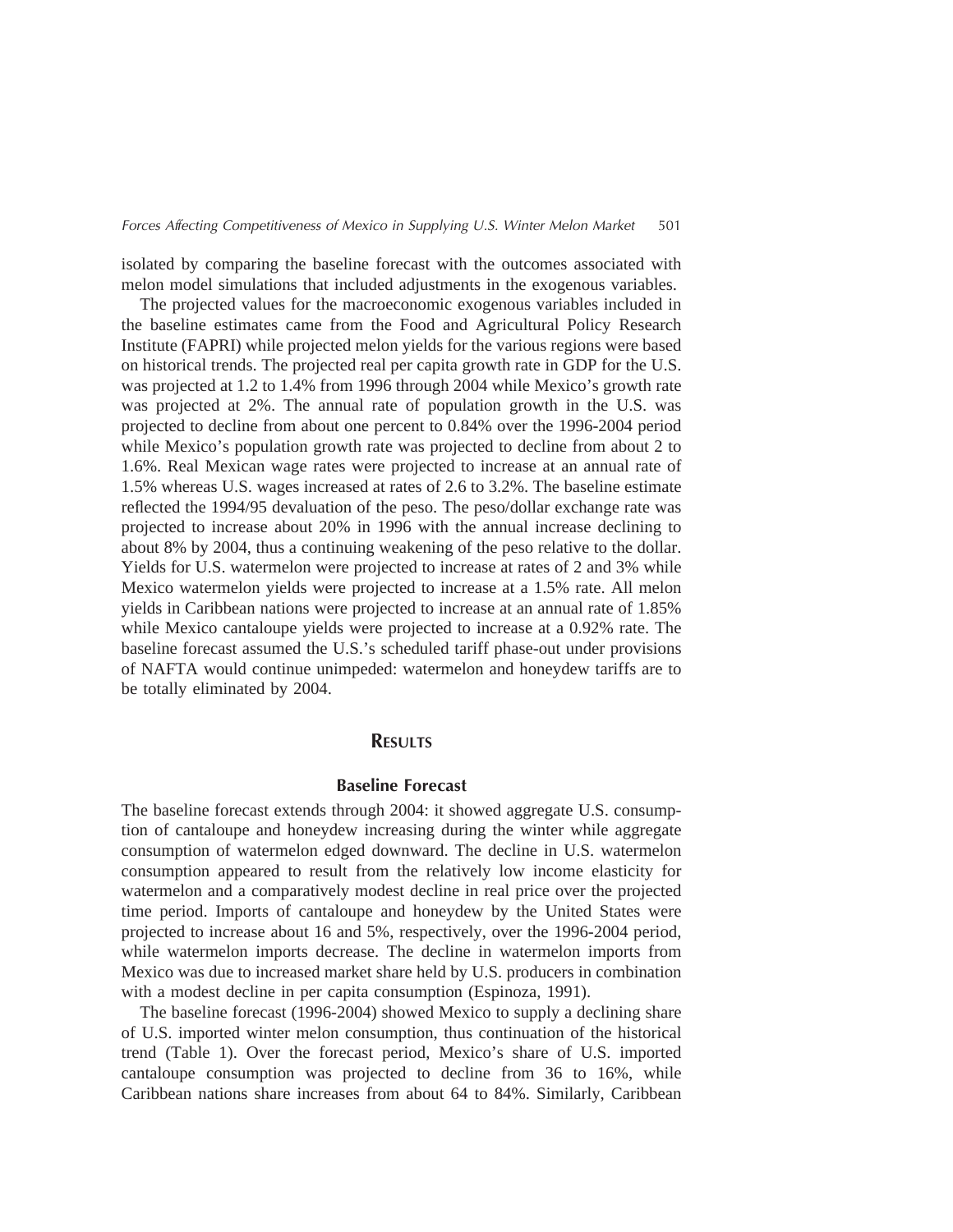|                                | 1996    | 2000    | 2004    |
|--------------------------------|---------|---------|---------|
| Cantaloupe                     |         |         |         |
| Mexico Imports (1,000 lbs.)    | 256,993 | 198,739 | 133,737 |
| Market Share (%)               | 36.0    | 25.3    | 16.2    |
| Caribbean Imports (1,000 lbs.) | 456,061 | 587,681 | 691,674 |
| Market Share (%)               | 63.9    | 74.7    | 83.8    |
| Honeydew                       |         |         |         |
| Mexico Imports (1,000 lbs.)    | 119,398 | 109,544 | 103,746 |
| Market Share (%)               | 40.3    | 36.2    | 33.5    |
| Caribbean Imports (1,000 lbs.) | 166,478 | 182,569 | 195,214 |
| Market Share (%)               | 56.2    | 60.3    | 63.1    |
| Watermelon                     |         |         |         |
| Mexico Imports (1,000 lbs.)    | 214,069 | 145,474 | 80,799  |
| Market Share (%)               | 30.5    | 21.6    | 12.6    |
| U.S. Shipments (1,000 lbs.)    | 457,676 | 496,037 | 524,946 |
| Market Share (%)               | 65.2    | 73.6    | 81.6    |

Table 1. Projected Baseline Estimates of Melon Supplies to U.S. in Winter Season and Associated Market Shares, 1996–2004<sup>1</sup>

 $<sup>1</sup>$  Market shares do not sum to 100% because of other suppliers.</sup>

nations were projected to supply an increasing share of U.S. imported winter honeydew consumption by upping their market share from 56 to 63% over the 1996 to 2004 period. Over this time period, Mexico's share of the imported U.S. honeydew supply was projected to decline from 40 to 33%. Mexico and U.S. producers vie for the U.S. winter watermelon market and, based on the baseline forecast, Mexico's share will continue to decline. In particular, Mexico's share was projected to decline from 30 to 13% over the forecast period (1996-2004) while U.S. producers share increases from 65 to 82%.

#### **Results of Simulation Analysis**

To determine the effect of selected forces on the competitiveness of Mexico in supplying U.S. winter melon markets, the baseline forecast for selected endogenous variables was contrasted with melon model projections that reflected changes in exogenous variables thought to be important in determining the competitiveness of Mexico. Analysis focused on (1) changes in the Mexican peso/U.S. dollar exchange rate, (2) phase-out of U.S. melon import tariffs under the provisions of NAFTA, (3) accelerated per capita income growth in Mexico, (4) an increasing rate of growth in Mexican cantaloupe and watermelon yields, and (5) an increasing rate of growth in Mexican wage rates. The effect of the 1994/95 Mexican peso devaluation on that country's exports to the U.S. melon market was evaluated by presuming that the peso/dollar exchange rate had been fixed at the 1993 level from 1996 through 2004 and, then, contrasting that simulated outcome with a forecast that reflected the 1994/95 devaluation. Results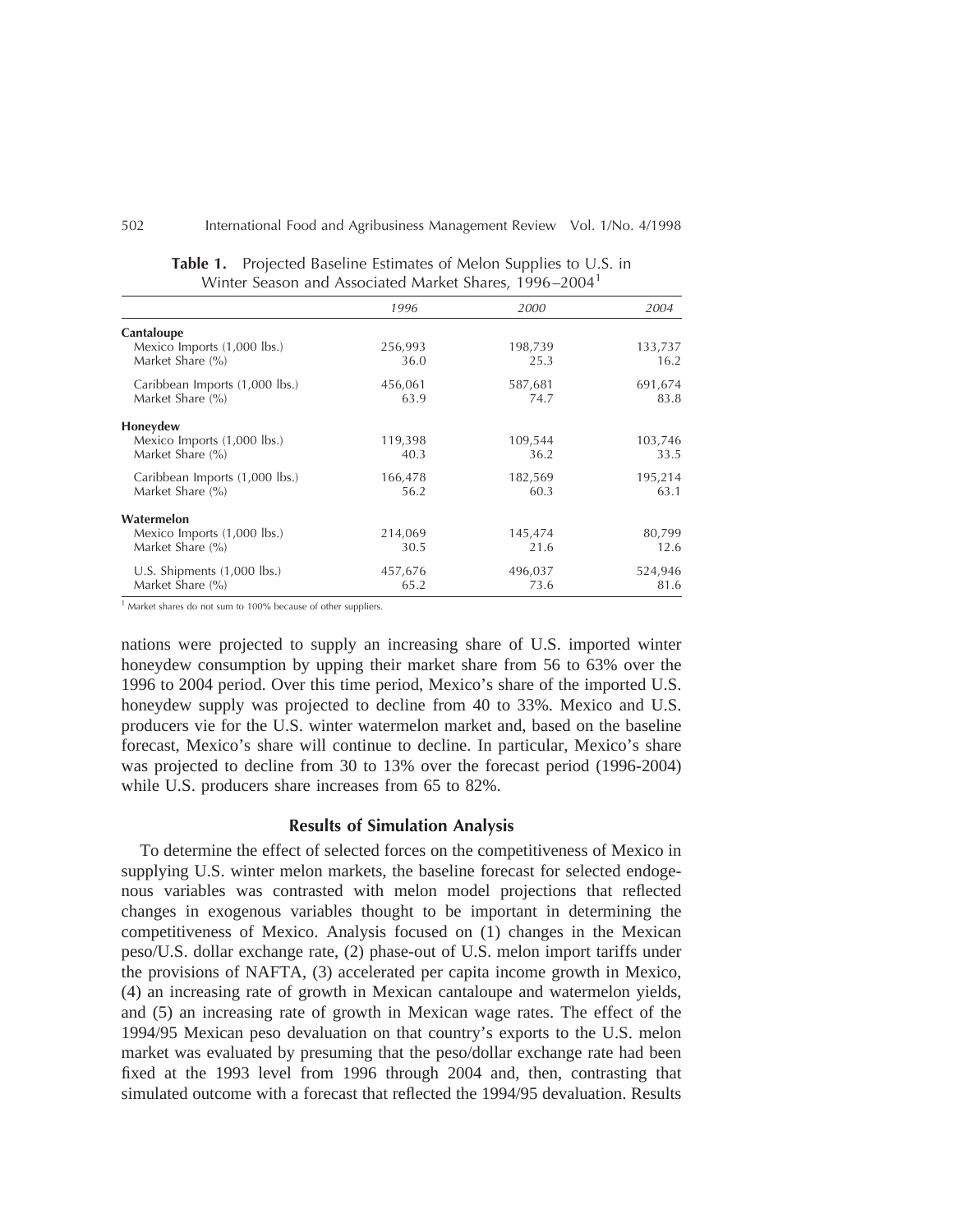|                                    | 1996   | 2000    | 2004    |
|------------------------------------|--------|---------|---------|
| Cantaloupe                         |        |         |         |
| <b>NAFTA</b>                       | NA.    | NA.     | NA.     |
| Peso Devaluation                   | 3.9    | 3.1     | 2.0     |
| Accelerated Growth Rate Assumption |        |         |         |
| Mexico Yields                      | 22.0   | 40.6    | 79.2    |
| Mexico Income                      | $-1.0$ | $-12.4$ | $-60.2$ |
| Mexico Wages                       | $-0.3$ | $-3.9$  | $-14.8$ |
| Honeydew                           |        |         |         |
| <b>NAFTA</b>                       | 0.2    | 0.8     | 0.9     |
| Peso Devaluation                   | 17.7   | 9.7     | 4.7     |
| Accelerated Growth Rate Assumption |        |         |         |
| Mexico Yields                      | NA     | NA.     | NA      |
| Mexico Income                      | NA     | NA.     | NA      |
| Mexico Wages                       | $-0.3$ | $-2.7$  | $-7.4$  |
| Watermelon                         |        |         |         |
| <b>NAFTA</b>                       | 2.1    | 6.4     | 17.5    |
| Peso Devaluation                   | 36.0   | 32.9    | 23.5    |
| Accelerated Growth Rate Assumption |        |         |         |
| Mexico Yields                      | 8.7    | 38.0    | 119.5   |
| Mexico Income                      | $-1.1$ | $-16.0$ | $-92.4$ |
| Mexico Wages                       | $-0.5$ | $-7.2$  | $-32.4$ |

**Table 2.** Effects of Major Exogenous Forces on Melon Imports from Mexico: Percent Change from Baseline, 1996, 2000, and 2004<sup>1</sup>

<sup>1</sup> Provisions of NAFTA have inconsequential affect on U.S. cantaloupe tariffs, thus the influence of NAFTA is NA. Mexican data were not available to estimate Mexican honeydew supply, thus the influence of accelerated Mexican yield and wage rates could not be measured.

showed, as expected, that the 1994/95 devaluation had an important short-run affect on Mexican melon exports to the United States (Table 2). The analysis projected Mexico's respective watermelon, honeydew, and cantaloupe exports to the United States to have increased about 36, 18, and 4% relative to the baseline estimate as a result of the 1994/95 peso devaluation. The 1994/95 devaluation was estimated to have increased Mexico's share of the U.S. imported watermelon, honeydew, and cantaloupe market 11, 7, and about 2 percentage points, respectively, in 1996. However, by 2004, the effect of the 1994/95 devaluation was more modest: this occurred because of the comparatively rapid rise in Mexican price levels over the forecast period.

To evaluate the effect of scheduled reductions in U.S. honeydew and watermelon tariffs (NAFTA) on Mexican melon exports to the United States in the winter season, the baseline forecasts with their scheduled tariff reductions were contrasted with melon model projections that assumed no tariff reductions. As expected, the greatest influence of the tariff phase-out occurs in 2004, when all tariffs are scheduled to be removed (Table 2). For watermelon, the U.S. tariff phase-out was projected to increase Mexican exports to the U.S. about 17% above the baseline estimate by 2004 while honeydew exports were projected to increase about one percent. As a result of the tariff removal, Mexico's share of the U.S.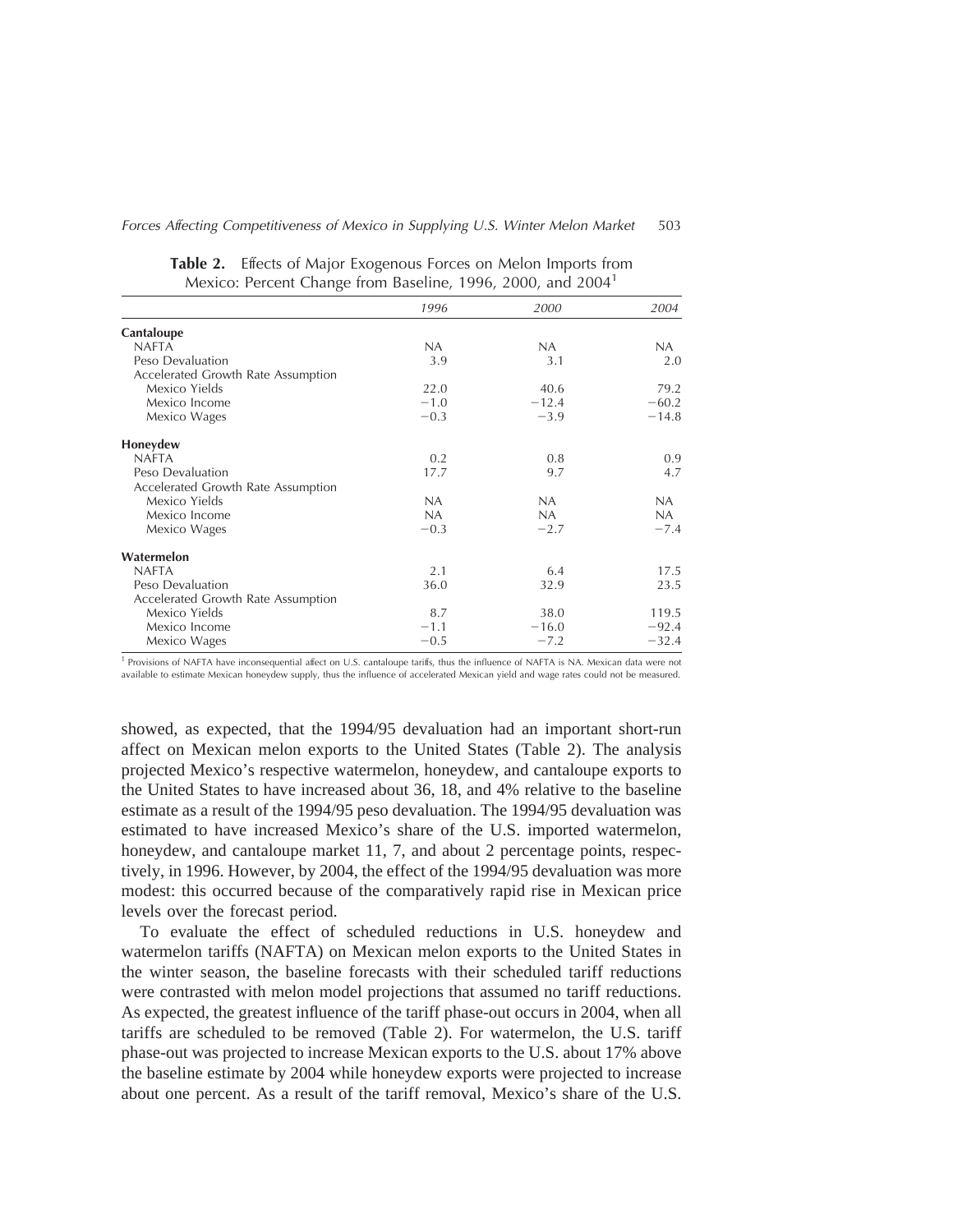watermelon market was projected to increase about 2 percentage points while the affect on Mexico's share of the honeydew market was inconsequential.

The comparatively low wages paid to Mexican labor is generally believed to be critical to Mexico's competitiveness in international vegetable/melon markets. To evaluate this notion, the baseline forecast was contrasted with a melon model simulation that assumed real agricultural wages grew at an annual rate of 2% rather than the historical 1.5%. When all forces were held constant except agricultural wages, Mexico's exports of watermelon, cantaloupe, and honeydew declined about 32, 15, and 7%, respectively, relative to baseline estimates in 2004 (Table 2). Higher real Mexican agricultural wages were projected to decrease Mexico's share of the U.S. import market for watermelon about 4 percentage points and for remaining melons about 2 percentage points in 2004.

The baseline forecast presumed real per capita income in Mexico to increase at an annual rate of 2%. Some believe Mexico's economic growth over the next decade will be considerably higher than the baseline estimate. Heightened economic growth and per capita income could reduce Mexican melon exports since higher incomes would increase domestic melon demand and consumption. To measure the effect of higher incomes, baseline estimates were contrasted with estimates that assumed real per capita incomes increase from 2.3 to 4.9% over the 1996 to 2004 period (Table 2). Results show accelerated economic growth to have an important affect on Mexico's melon exports. By 2004, Mexico's cantaloupe and watermelon exports to the United States were projected to decline 60 and 92%, respectively, relative to baseline estimates as a result of the heightened growth in per capita income. As a result, Mexico's share of the U.S. winter melon import market declined: analysis showed Mexico's share of the U.S. cantaloupe and watermelon market to decline about 9 and 12 percentage points, respectively, relative to baseline estimates in 2004.

Finally, analysis focused on the effect of yield-enhancing technology. Mexico cantaloupe and watermelon yields in the baseline estimates were assumed to increase at their historical annual rate of 0.9 and 1.5%, respectively. To evaluate the effect of yield-improving technology on Mexico's international competitiveness, cantaloupe and watermelon yields were projected to increase at respective annual rates of 1.8 and 3%: these are the yield growth rates in competing regions. The rates at which yields increase over time have an important affect on competitiveness (Table 2). In the short-run, Mexico's exports of cantaloupe and watermelon increased 22 and 9%, respectively, as a result of heightened yields. However, by 2004, Mexico cantaloupe and watermelon exports were projected to increase about 79 and 119%, respectively, relative to the baseline solution. As a result, Mexico's share of the U.S. winter cantaloupe and watermelon market was projected to increase 10 and 12 percentage points, respectively, relative to the baseline solution in 2004.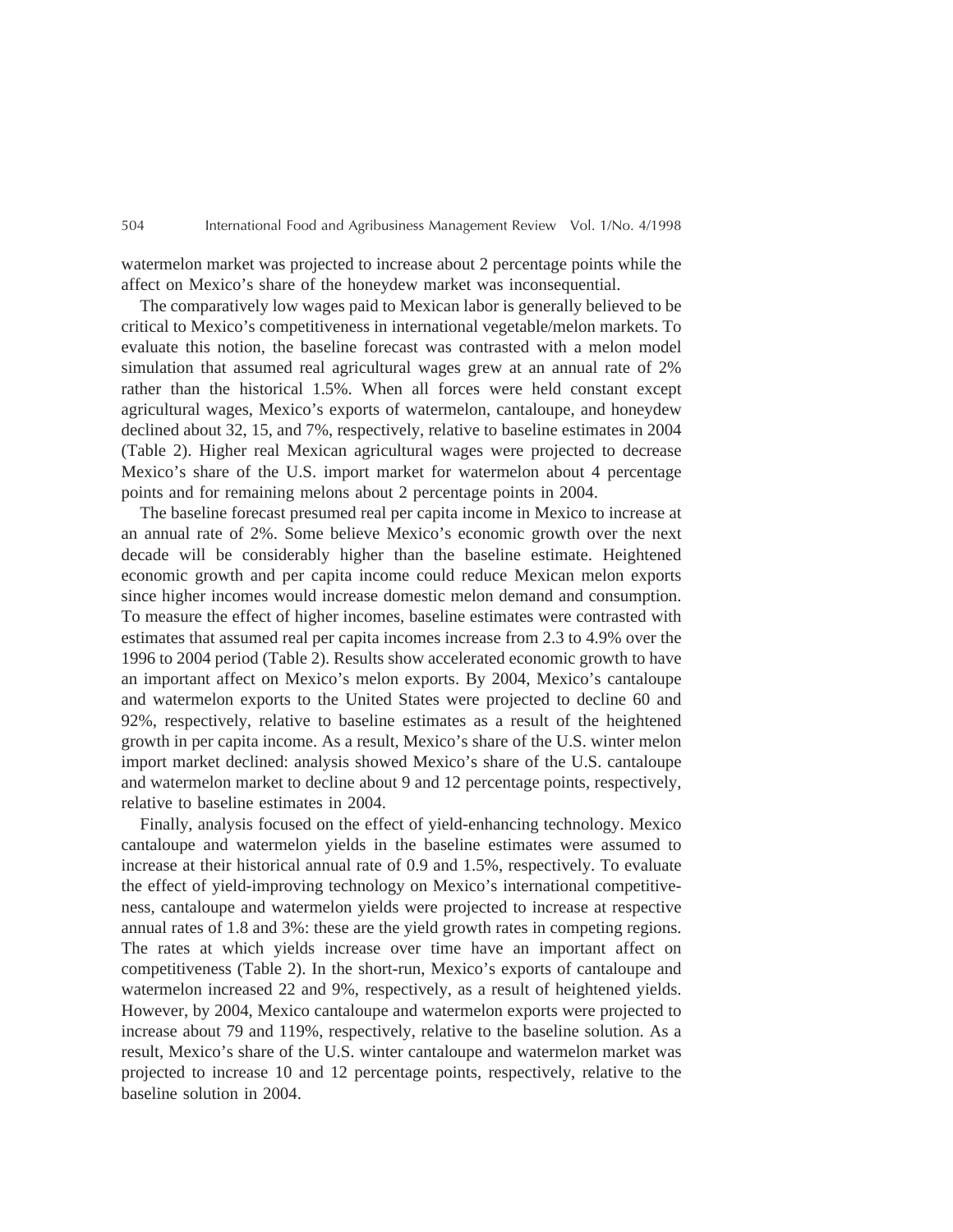# **SUMMARY OF FINDINGS AND IMPLICATIONS**

The effects of the peso/dollar exchange rate, relaxation of U.S. melon tariffs under provisions of the NAFTA, and accelerated growth rates in Mexico's per capita income, agricultural wages and melon yields were analyzed to determine their affect on Mexico's ability to expand melon exports to the U.S. winter market. In the short-run, devaluation of the peso and an accelerated rate of growth in melon yields had the greatest impact on Mexico's ability to export. On average, the heightened growth rate in melon yields was about 75% as effective as the 1994/95 peso devaluation in increasing Mexico's melon exports in the short-run. In the long-run, yield-enhancing technology, phase-out of U.S. tariffs, and a heightened rate of growth in Mexican per capita income and agricultural wages were important. Clearly, the accelerated growth rate in melon yields had the most important positive influence on Mexico's ability to export to the U.S. market: the accelerated rates of growth in yields were, on average, about six times more effective at increasing exports than removal of U.S. melon tariffs. Further, results show an accelerated economic rate of growth (accelerated growth rate in per capita incomes and agricultural wages) in Mexico dramatically reduces Mexican melon exports to the United States. On average, accelerated growth in per capita income would reduce Mexican exports about 75% while higher wages would reduce exports about 20% in the long-run.

Although many of the analyzed forces are not directly controlled by the business firm (i.e., exchange rates, tariff negotiations, per capita income growth), these findings suggest their importance to the agribusiness firm. First, exchange rates do have an important effect on trade, in particular, the weakening of the peso (exporters currency) increases export opportunities in the short-run. However, in the long-run, the one-time devaluations tend to dissipate. These findings suggest potential value in using currency futures/options to lock-in attractive exchange rates or to protect against adverse movements in exchange rates. Second, for commodities that encounter substantial tariffs (i.e., watermelons) the trend towards freer trade increases export opportunities, however, in the long-run, the tariff phase-out ranked last among the forces influencing exports. Thus, this analysis shows tariff removal is not a dominate force impacting trade. Third, Mexican exports of horticultural products would be severely hampered by an accelerated rate of growth in Mexican per capita income and Mexican agricultural wages. If accelerated economic growth were to occur in Mexico, Mexican producers/exporters would need to increasingly focus on the domestic market. Further, U.S. producers or export operations in other regions/countries may have enhanced opportunities to penetrate U.S. winter horticultural markets if economic growth in Mexico is accelerated. Because Mexican exports of horticultural products are sensitive to accelerated rates of growth in agricultural wages, it is important for Mexican producers/exporters to be vigilant regarding wages and to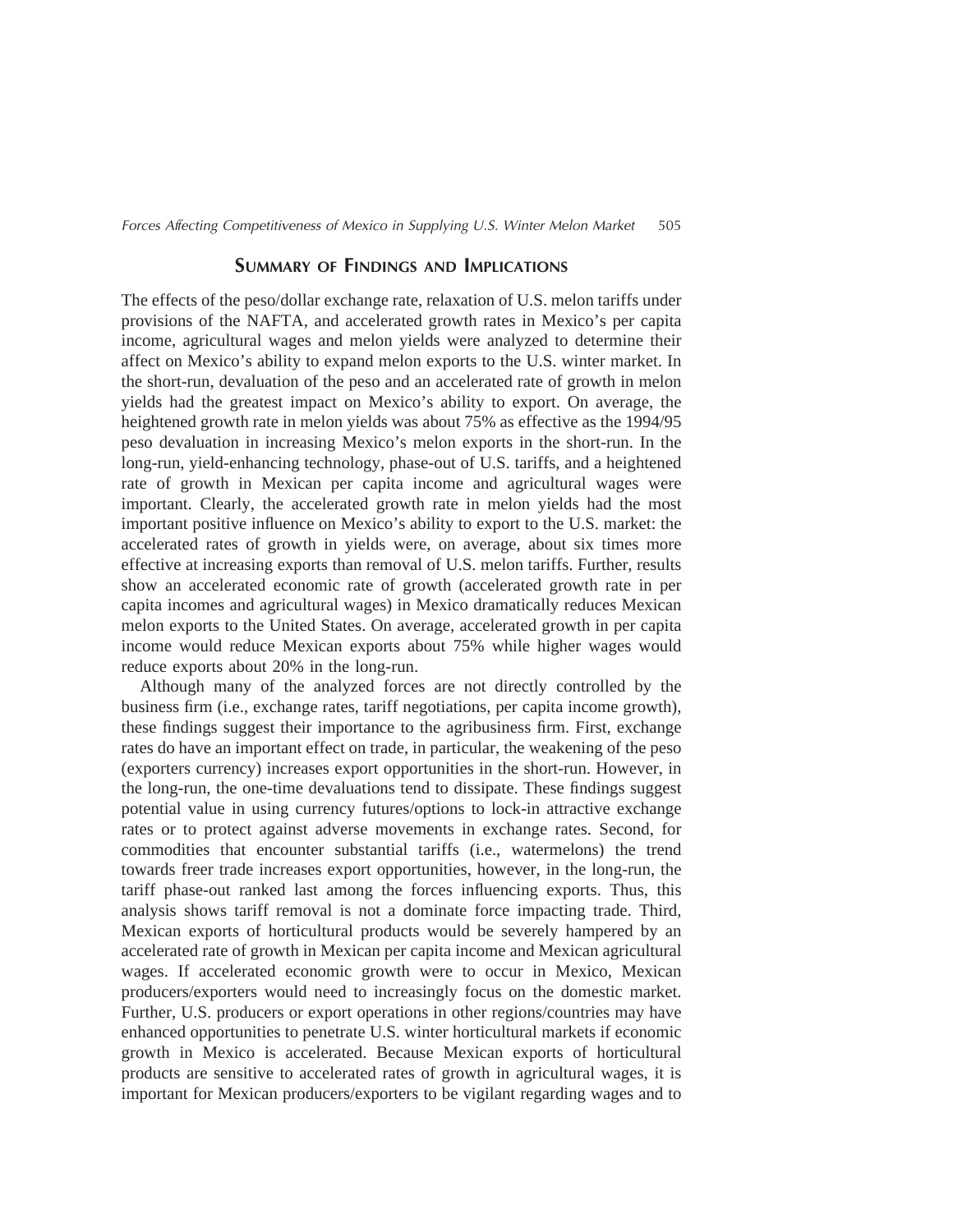be knowledgeable of labor-saving methods. Finally, the most important factor affecting export opportunities in the long-run are yield-improving technologies. Study results suggest that Caribbean nations' increasing role in the U.S. winter melon market over the 1973/74-1993/94 period was more related to their increasing yields than the tariffs faced by the competing Mexican melons. Thus, the single most important factor affecting export opportunities in the long-run are yield-improving technologies which are under the direct control of the agribusiness firm.

In summary, the analysis shows that adoption of yield-enhancing technology is critical for developing nations who wish to compete in U.S. horticultural markets. The current trend toward freer trade will favorably influence nations export opportunities, however, the most important factor influencing long-run competitiveness appears to be technology improvements that lead to growth in crop yields.

### **REFERENCES**

- Banco de Mexico. 1970-1994. Subdireccion de Investigacion Economica. *Indicadores Economicos.* Mexico, D.F.
- Brown, R. N. and N. R. Suarez. 1991. *U.S. Markets for Caribbean Basin Fruits and Vegetables: Selected Characteristics for 17 Fresh and Frozen Imports, 1975-87.* USDA- ERS. Statistical Bulletin Number 821. Washington D.C.
- Buckley, K. C., J. VanSickle, M. E. Bredahl, E. Belibasis, and N. Gutierrez. 1986. *Florida and Mexico Competition for the Winter Fresh Vegetable Market*. Agricultural Economic Report #556, USDA, ERS, Washington D.C.
- Buxton, B. M. 1992. "Supply Response to Price Changes for Selected Vegetables." *Vegetables and Specialties.* USDA, ERS, TVS 256, Washington, DC.
- Chambers, R. G.and R. E. Just. 1979. "A Critique of Exchange Rate Treatment in Agricultural Trade Models." *American Journal of Agricultural Economics 61*(2), 249-57.
- Cook, R. 1992. "Competition to Coordination in Vegetable Trade: The Case of Mexico and California." Pp. in R. C. Lopez and L. Polopolus, eds., *Vegetable Markets in the Western Hemisphere* (pp. 129–147). Ames, Iowa: Iowa State University Press.
- Cook, R. L., C. Benito, J. Matson, D. Runsten, K. Shwedel, and T. Taylor. 1991. Implications of the North American Free Trade Agreement (NAFTA) for the U.S. Horticultural Sector. *NAFTA, Effects on Agriculture Vol. IV, Fruit and Vegetable Issues.* USDA, Washington, DC.
- Espinoza, J. J. 1998. *Mexico-U.S. Melon Trade: An Analysis of Economic Forces and Government Policy*. Unpublished Ph.D. dissertation, Texas A&M University.
- Food and Agricultural Policy Research Institute (FAPRI). 1995. *FAPRI Preliminary Baseline*. Iowa State University and University of Missouri-Columbia.
- Food and Agriculture Organization of the United Nations, (FAO). 1970-1994. *Production Yearbook*. Rome: FAO.
- Fuller, S., O. Capps, H. Bello, and C. Shafer. 1991. "Structure of Fresh Onion Market in the Spring Season: A Focus on Texas and its Competition." *Western Journal of Agricultural Economics, 16*(2), 404-416.
- Fuller, S. and C. Hall. 1991. *The U.S.- Mexico Free Trade Agreement: Issues and Implications for the U.S. and Texas Fresh Vegetable/Melon Industry.* Texas Agricultural Market Research Center, Texas A&M University. Research Report No. IM-2-91, College Station, Texas.